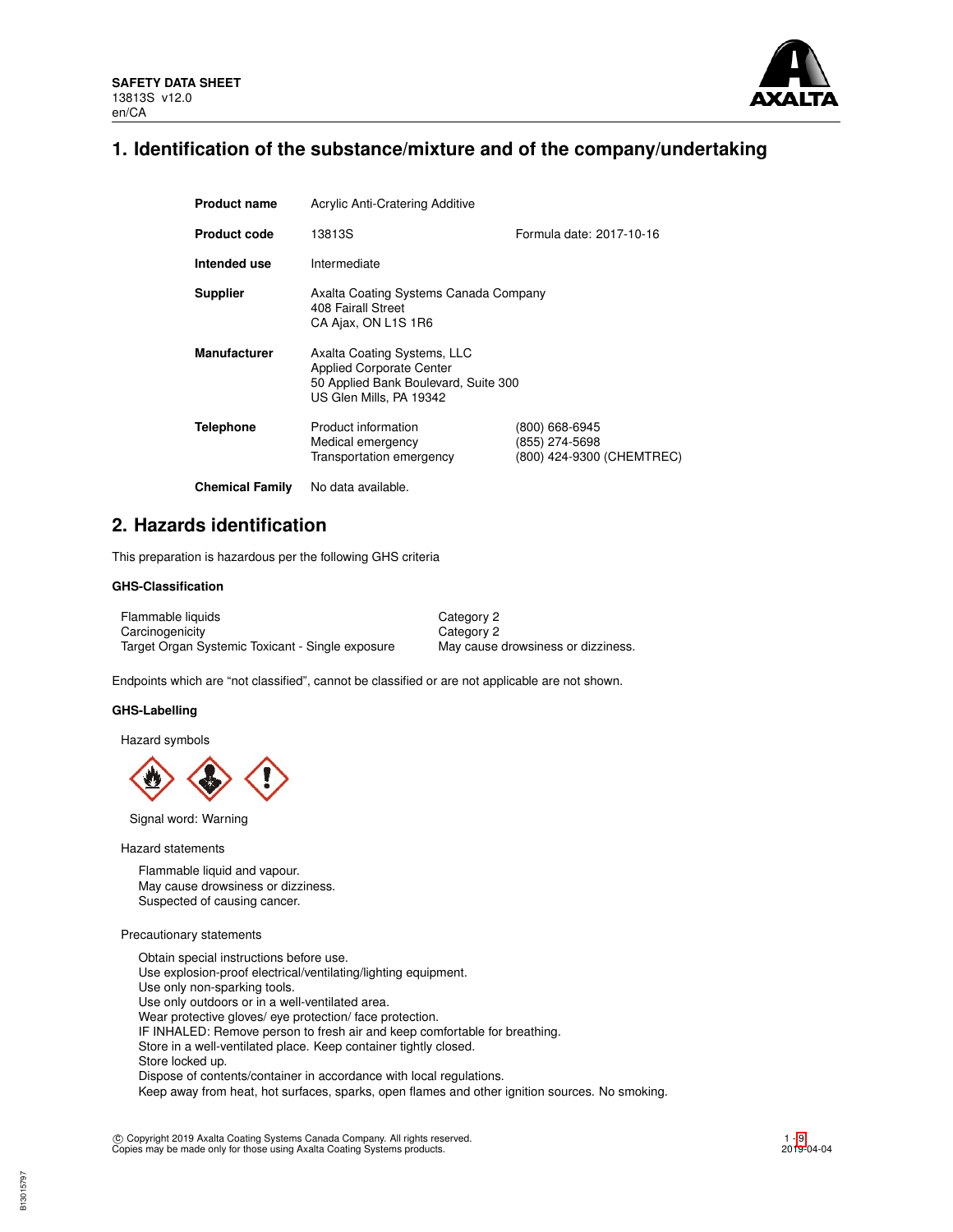

Ground and bond container and receiving equipment. Take action to prevent static discharges. Avoid breathing dust/ fume/ gas/ mist/ vapours/ spray. IF ON SKIN (or hair): Take off immediately all contaminated clothing. Rinse skin with water or shower.

#### **Other hazards which do not result in classification**

Intentional misuse by deliberately concentrating and inhaling the contents may be harmful or fatal.

**The following percentage of the mixture consists of ingredient(s) with unknown acute toxicity:** 0 %

## **3. Composition/information on ingredients**

Mixture of synthetic resins and solvents

#### **Components**

| CAS-No.    | Chemical name        | Concentration |
|------------|----------------------|---------------|
| 123-86-4   | Butyl acetate        | $30 - 60%$    |
| 64742-95-6 | Aromatic hydrocarbon | $10 - 30%$    |
| $98-82-8$  | Cumene               | 1.0%          |
| 25551-13-7 | Tri methyl benzene   | $1 - 5%$      |
| 1330-20-7  | Xylene               | $0.1 - 1.0\%$ |

Actual concentration ranges withheld as a trade secret. Non-regulated ingredients 20 - 30%

## **4. First aid measures**

#### **Eye contact**

Remove contact lenses. Irrigate copiously with clean, fresh water for at least 15 minutes, holding the eyelids apart. Seek medical advice.

#### **Skin contact**

Do NOT use solvents or thinners. Take off all contaminated clothing immediately. Wash skin thoroughly with soap and water or use recognized skin cleanser. If skin irritation persists, call a physician.

#### **Inhalation**

Avoid inhalation of vapour or mist. Move to fresh air in case of accidental inhalation of vapours. If breathing is irregular or stopped, administer artificial respiration. If unconscious place in recovery position and seek medical advice. If symptoms persist, call a physician.

#### **Ingestion**

If swallowed, seek medical advice immediately and show this safety data sheet (SDS) or product label. Do NOT induce vomiting. Keep at rest.

#### **Most Important Symptoms/effects, acute and delayed**

#### **Inhalation**

B13015797

May cause nose and throat irritation. May cause nervous system depression characterized by the following progressive steps: headache, dizziness, nausea, staggering gait, confusion, unconsciousness. Reports have associated repeated and prolonged overexposure to solvents with permanent brain and nervous system damage.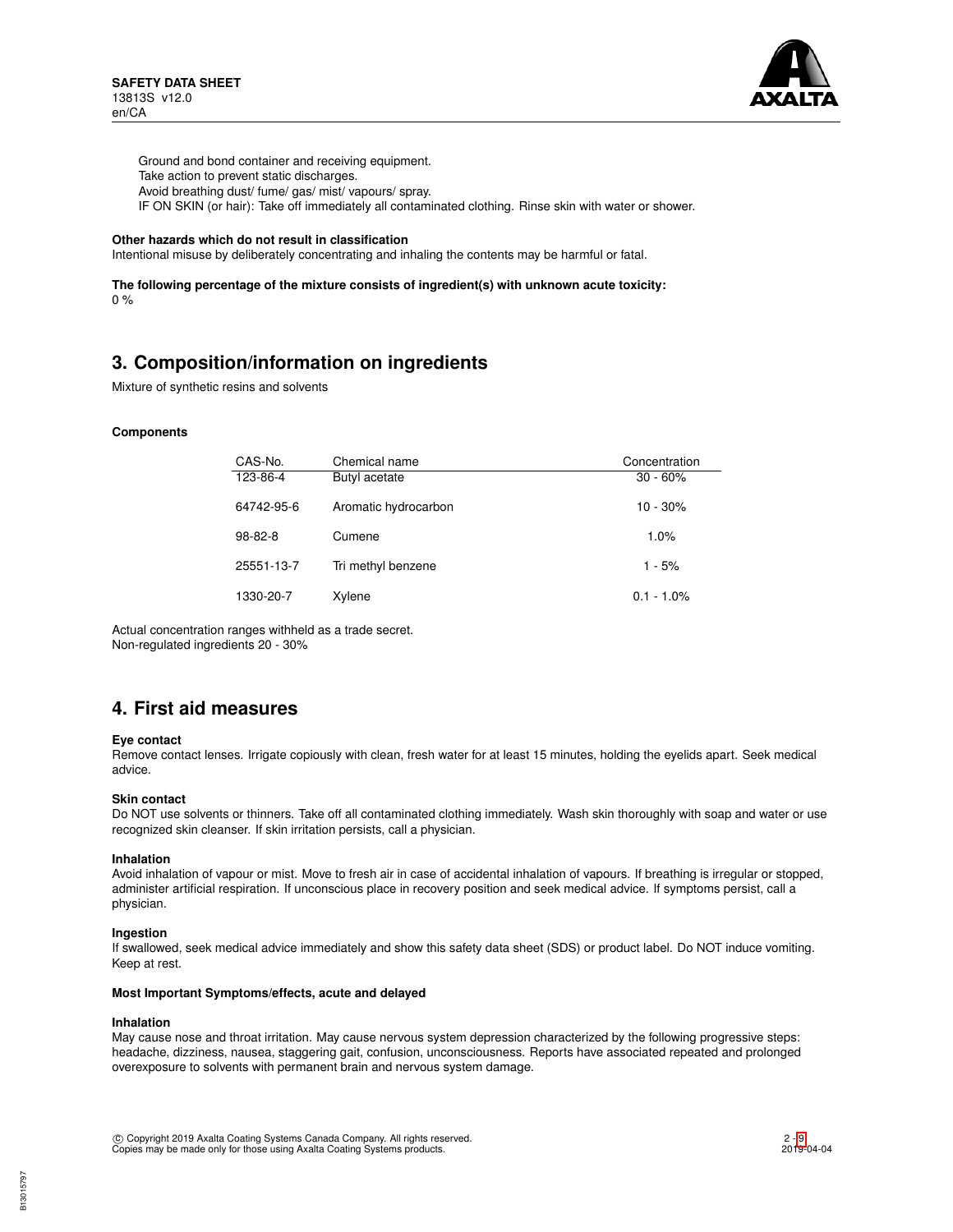

## **Ingestion**

May result in gastrointestinal distress.

### **Skin or eye contact**

May cause irritation or burning of the eyes. Repeated or prolonged liquid contact may cause skin irritation with discomfort and dermatitis.

## **Indication of Immediate medical attention and special treatment needed if necessary**

No data available on the product. See section 3 and 11 for hazardous ingredients found in the product.

## **5. Firefighting measures**

#### **Suitable extinguishing media**

Universal aqueous film-forming foam, Carbon dioxide (CO2), Dry chemical

#### **Extinguishing media which shall not be used for safety reasons**

High volume water jet

#### **Hazardous combustion products**

CO, CO2, smoke, and oxides of any heavy metals that are reported in "Composition, Information on Ingredients" section.

#### **Fire and Explosion Hazards**

Flammable liquid. Vapor/air mixture will burn when an ignition source is present.

## **Special Protective Equipment and Fire Fighting Procedures**

Full protective flameproof clothing should be worn as appropriate. Wear self-contained breathing apparatus for firefighting if necessary. In the event of fire, cool tanks with water spray. Do not allow run-off from fire fighting to enter public sewer systems or public waterways.

## **6. Accidental release measures**

## **Procedures for cleaning up spills or leaks**

Ventilate area. Remove sources of ignition. Prevent skin and eye contact and breathing of vapor. Wear a properly fitted air-purifying respirator with organic vapor cartridges (NIOSH approved TC-23C), eye protection, gloves and protective clothing. Confine, remove with inert absorbent, and dispose of properly.

#### **Environmental precautions**

Do not let product enter drains. Notify the respective authorities in accordance with local law in the case of contamination of rivers, lakes or waste water systems.

# **7. Handling and storage**

## **Precautions for safe handling**

Observe label precautions. Keep away from heat, sparks, flame, static discharge and other sources of ignition. VAPORS MAY CAUSE FLASH FIRE. Close container after each use. Ground containers when pouring. Do not transfer contents to bottles or unlabeled containers. Wash thoroughly after handling and before eating or smoking. Do not store above 49 °C (120 °F). If material is a coating: do not sand, flame cut, braze or weld dry coating without a NIOSH approved air purifying respirator with particulate filters or appropriate ventilation , and gloves. Combustible dust clouds may be created where operations produce fine material (dust). Avoid formation of significant deposits of material as they may become airborne and form combustible dust clouds. Build up of fine material should be cleaned using gentle sweeping or vacuuming in accordance with best practices. Cleaning methods (e.g. compressed air) which can generate potentially combustible dust clouds should not be used.

#### **Advice on protection against fire and explosion**

Solvent vapours are heavier than air and may spread along floors. Vapors may form explosive mixtures with air and will burn when an ignition source is present. Always keep in containers of same material as the original one. Never use pressure to empty container: container is not a pressure vessel. The accumulation of contaminated rags may result in spontaneous combustion. Good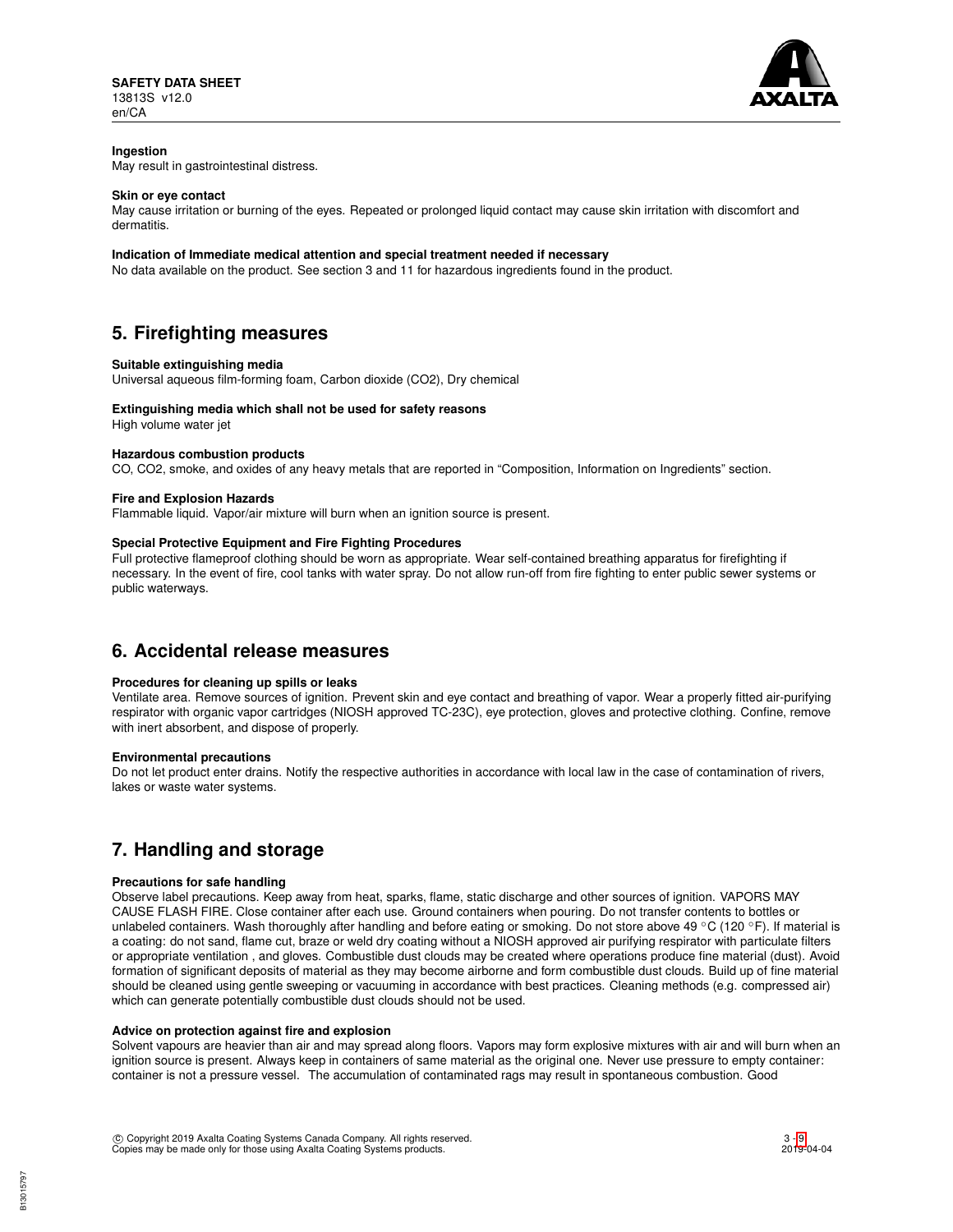

housekeeping standards and regular safe removal of waste materials will minimize the risks of spontaneous combustion and other fire hazards.

#### **Storage**

#### **Requirements for storage areas and containers**

Observe label precautions. Store in a dry, well ventilated place away from sources of heat, ignition and direct sunlight. No smoking. Prevent unauthorized access. Containers which are opened must be carefully resealed and kept upright to prevent leakage.

#### **Advice on common storage**

Store separately from oxidizing agents and strongly alkaline and strongly acidic materials.

## **8. Exposure controls/personal protection**

#### **Engineering controls and work practices**

Provide adequate ventilation.This should be achieved by a good general extraction and -if practically feasible- by the use of a local exhaust ventilation.If these are not sufficient to maintain concentrations of particulates and solvent vapour below the OEL, suitable respiratory protection must be worn.

## **National occupational exposure limits**

| CAS-No.    | Chemical name      | Source Time  | Type        | Value     | Note |
|------------|--------------------|--------------|-------------|-----------|------|
| 123-86-4   | Butyl acetate      | ACGIH 15 min | <b>STEL</b> | $200$ ppm |      |
|            |                    | ACGIH 8 hr   | <b>TWA</b>  | 150 ppm   |      |
|            |                    | OSHA 8 hr    | <b>TWA</b>  | 150 ppm   |      |
| 98-82-8    | Cumene             | ACGIH 8 hr   | <b>TWA</b>  | 50 ppm    |      |
|            |                    | OSHA 8 hr    | <b>TWA</b>  | 50 ppm    | Skin |
| 25551-13-7 | Tri methyl benzene | ACGIH 8 hr   | <b>TWA</b>  | 25 ppm    |      |
|            |                    | OSHA 8 hr    | <b>TWA</b>  | 25 ppm    |      |
| 1330-20-7  | Xylene             | ACGIH 15 min | <b>STEL</b> | 150 ppm   |      |
|            |                    | ACGIH 8 hr   | <b>TWA</b>  | $100$ ppm |      |
|            |                    | OSHA 8 hr    | <b>TWA</b>  | $100$ ppm |      |
|            |                    |              |             |           |      |

#### **Glossary**

CEIL Ceiling exposure limit

STEL Short term exposure limit<br>TWA Time weighted average

Time weighted average

TWAE Time-Weighted Average

#### **Protective equipment**

Personal protective equipment should be worn to prevent contact with eyes, skin or clothing.

#### **Respiratory protection**

Do not breathe vapors or mists. Wear a properly fitted air-purifying respirator with organic vapor cartridges (NIOSH approved TC-23C) and particulate filter (NIOSH TC-84A) during application and until all vapors and spray mists are exhausted. In confined spaces, or in situations where continuous spray operations are typical, or if proper air-purifying respirator fit is not possible, wear a positive pressure, supplied-air respirator (NIOSH TC-19C). In all cases, follow respirator manufacturer's directions for respirator use. Do not permit anyone without protection in the painting area.

#### **Eye protection**

Desirable in all industrial situations. Goggles are preferred to prevent eye irritation. If safety glasses are substituted, include splash guard or side shields.

#### **Skin and body protection**

Neoprene gloves and coveralls are recommended.

#### **Hygiene measures**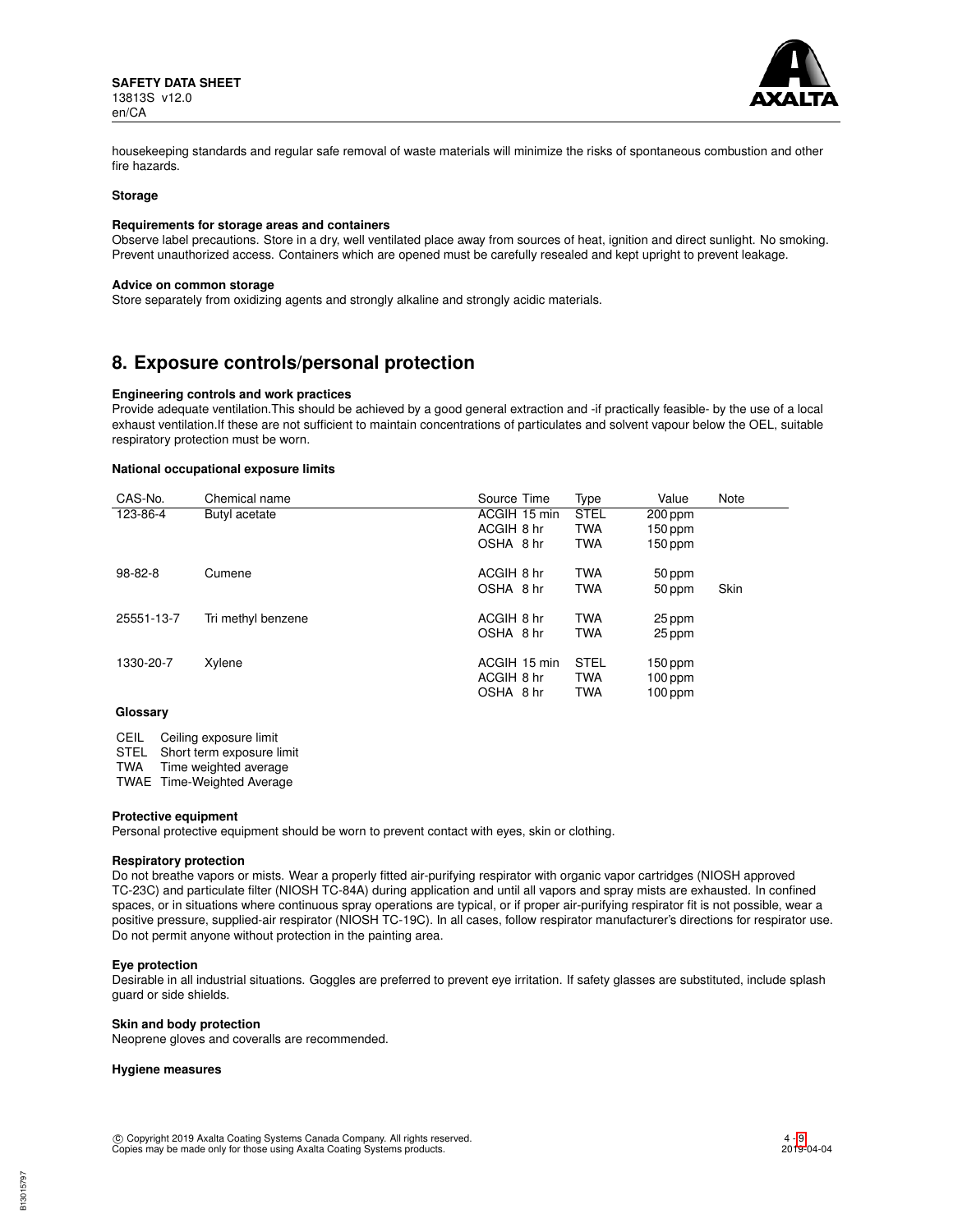

Wash skin thoroughly with soap and water or use recognized skin cleanser. Do NOT use solvents or thinners.

**Environmental exposure controls** Do not let product enter drains.

# **9. Physical and chemical properties**

## **Appearance**

**Form:** liquid **Colour:** clear

| Flash point                                     | $26^{\circ}$ C        |               |
|-------------------------------------------------|-----------------------|---------------|
| Lower Explosive Limit                           | 1.2%                  |               |
| Upper Explosive Limit                           | 7.5%                  |               |
| Evaporation rate                                | Slower than Ether     |               |
| Vapor pressure of principal solvent             | 9.0 hPa               |               |
| Solubility of Solvent In Water                  | partly miscible       |               |
| Vapor density of principal solvent (Air $= 1$ ) | 4                     |               |
| Approx. Boiling Range                           | 125 $^{\circ}{\rm C}$ |               |
| Approx. Freezing Range                          | -74 °C                |               |
| Gallon Weight (lbs/gal)                         | 7.64                  |               |
| <b>Specific Gravity</b>                         | 0.92                  |               |
| Percent Volatile By Volume                      | 78.38%                |               |
| Percent Volatile By Weight                      | 74.49%                |               |
| Percent Solids By Volume                        | 21.62%                |               |
| Percent Solids By Weight                        | 25.51%                |               |
| pH (waterborne systems only)                    | Not applicable        |               |
| Partition coefficient: n-octanol/water          | No data available     |               |
| Ignition temperature                            | $415^{\circ}$ C       | DIN 51794     |
| Decomposition temperature                       | Not applicable.       |               |
| Viscosity (23 $^{\circ}$ C)                     | Not applicable.       | ISO 2431-1993 |
|                                                 |                       |               |

# **10. Stability and reactivity**

#### **Stability**

Stable

#### **Conditions to avoid**

Stable under recommended storage and handling conditions (see section 7).

#### **Materials to avoid**

None reasonably foreseeable.

#### **Hazardous decomposition products**

When exposed to high temperatures may produce hazardous decomposition products such as carbon monoxide and dioxide, smoke, oxides of nitrogen.

#### **Hazardous Polymerization**

Will not occur.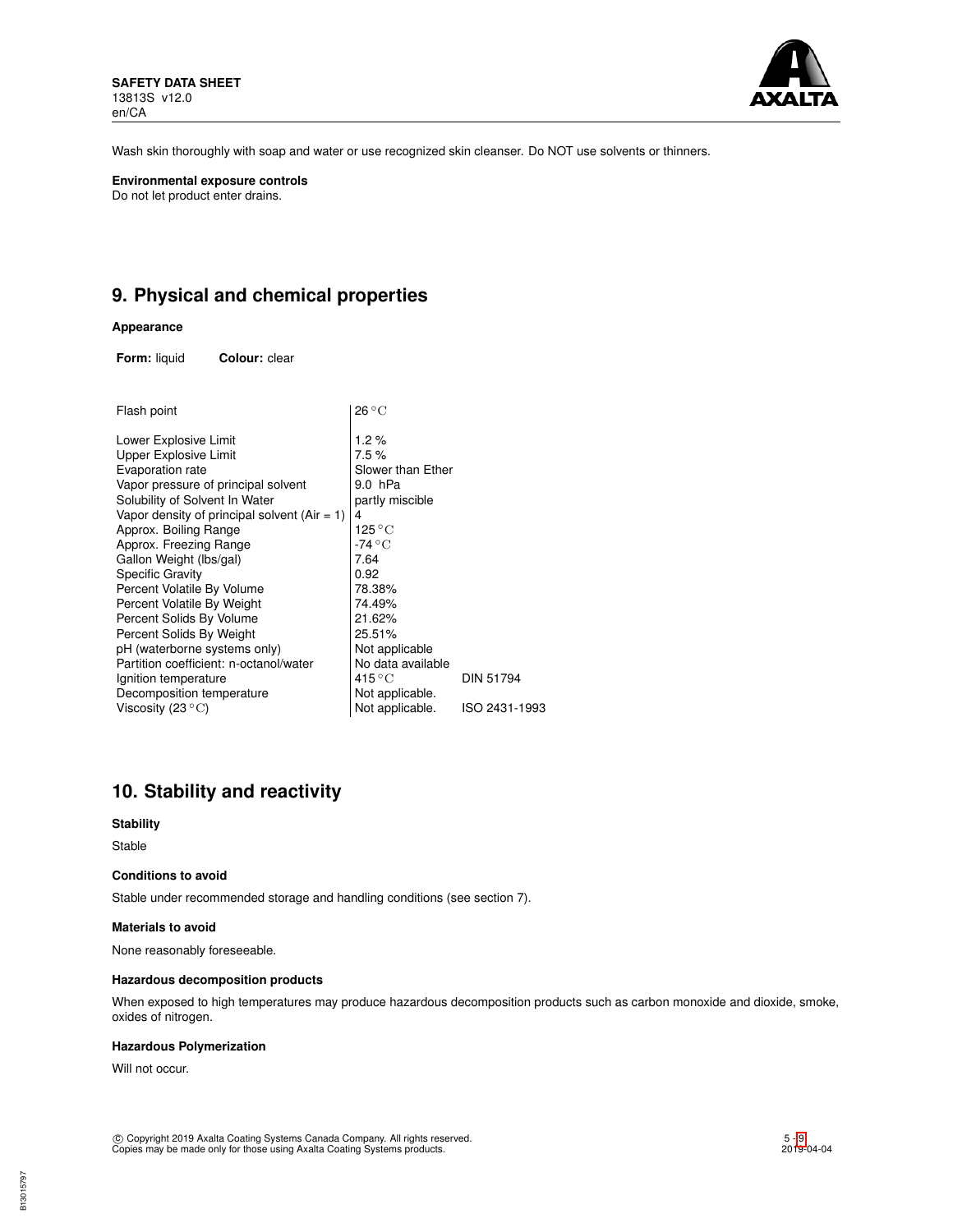

## **Sensitivity to Static Discharge**

Solvent vapors in air may explode if static grounding and bonding is not used during transfer of this product.

## **Sensitivity to Mechanical Impact**

None known.

# **11. Toxicological information**

#### **Information on likely routes of exposure**

#### **Inhalation**

May cause nose and throat irritation. May cause nervous system depression characterized by the following progressive steps: headache, dizziness, nausea, staggering gait, confusion, unconsciousness. Reports have associated repeated and prolonged overexposure to solvents with permanent brain and nervous system damage.

**Ingestion**

May result in gastrointestinal distress.

#### **Skin or eye contact**

May cause irritation or burning of the eyes. Repeated or prolonged liquid contact may cause skin irritation with discomfort and dermatitis.

**Delayed and immediate effects and also chronic effects from short and long term exposure:**

**Acute oral toxicity** not hazardous

**Acute dermal toxicity** Not classified according to GHS criteria

**Acute inhalation toxicity** Not classified according to GHS criteria

% of unknown composition: 0 %

**Skin corrosion/irritation** Not classified according to GHS criteria

**Serious eye damage/eye irritation** Not classified according to GHS criteria

**Respiratory sensitisation** Not classified according to GHS criteria

**Skin sensitisation** Not classified according to GHS criteria

**Germ cell mutagenicity** Not classified according to GHS criteria

**Carcinogenicity**

Cumene Category 2

**Toxicity for reproduction** Not classified according to GHS criteria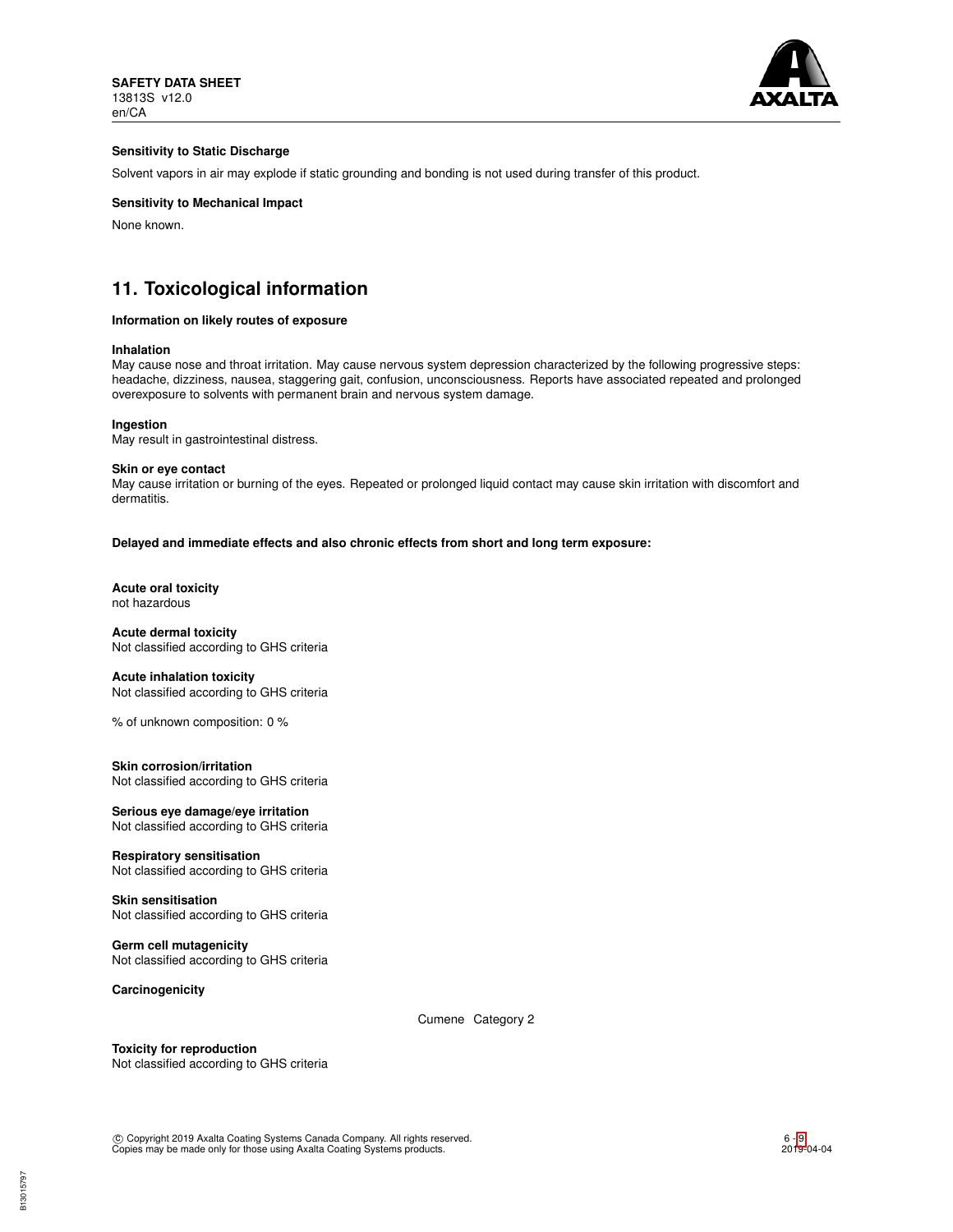

## **Target Organ Systemic Toxicant - Single exposure**

No data available.

**Target Organ Systemic Toxicant - Repeated exposure**

Not classified according to GHS criteria

### **Aspiration toxicity**

Not classified according to GHS criteria

## **Numerical measures of toxicity (acute toxicity estimation (ATE),etc. )**

No information available.

## **Symptoms related to the physical, chemical and toxicological characteristics**

Exposure to component solvents vapours concentration in excess of the stated occupational exposure limit may result in adverse health effect such as mucous membrane and respiratory system irritation and adverse effect on kidney, liver and central nervous system. Symptoms and signs include headache, dizziness, fatigue, muscular weakness, drowsiness and in extreme cases, loss of consciousness. Through skin resorbtion, solvents can cause some of the effects described here. Repeated or prolonged contact with the preparation may cause removal of natural fat from the skin resulting in non-allergic contact dermatitis and absorption through the skin. The liquid splashed in the eyes may cause irritation and reversible damage.

# **12. Ecological information**

There are no data available on the product itself. The product should not be allowed to enter drains or watercourses.

# **13. Disposal considerations**

## **Provincial Waste Classification**

Check appropriate provincial and local waste disposal regulations for proper classifications.

## **Waste Disposal Method**

Do not allow material to contaminate ground water systems. Incinerate or otherwise dispose of waste material in accordance with Federal, State, Provincial, and local requirements. Do not incinerate in closed containers.

# **14. Transport information**

**International transport regulations**

| <b>IMDG (Sea transport)</b><br>UN number:<br>Proper shipping name:               | 1263<br>PAINT RELATED MATERIAL  |
|----------------------------------------------------------------------------------|---------------------------------|
| Hazard Class:<br>Subsidiary Hazard Class:<br>Packing group:<br>Marine Pollutant: | 3<br>Not applicable.<br>Ш<br>no |
| ICAO/IATA (Air transport)<br>UN number:<br>Proper shipping name:                 | 1263<br>PAINT RELATED MATERIAL  |
| Hazard Class:<br>Subsidiary Hazard Class:<br>Packing group:                      | 3<br>Not applicable.<br>Ш       |
| <b>TDG</b><br>UN number:<br>Proper shipping name:                                | 1263<br>PAINT RELATED MATERIAL  |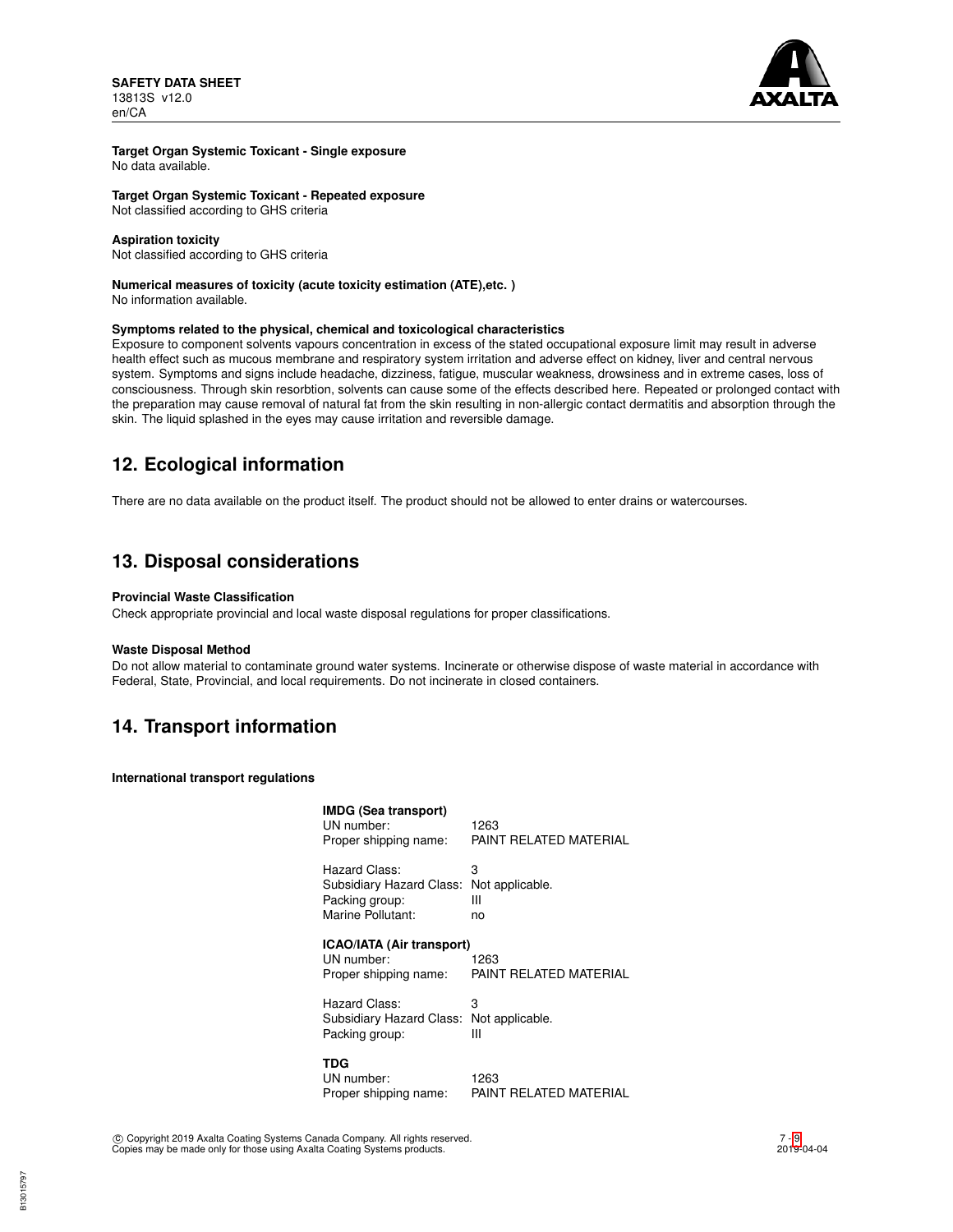

Hazard Class: 3 Subsidiary Hazard Class: Not applicable.<br>Packing group: III Packing group:

## **Matters needing attention for transportation**

Confirm that there is no breakage, corrosion, or leakage from the container before shipping. Be sure to prevent damage to cargo by loading so as to avoid falling, dropping, or collapse. Ship in appropriate containers with denotation of the content in accordance with the relevant statutes and rules.

# **15. Regulatory information**

### **TSCA Status**

In compliance with TSCA Inventory requirements for commercial purposes.

#### **DSL Status**

All components of the mixture are listed on the DSL.

## **Photochemical Reactivity**

Photochemically reactive

## **Regulatory information**

|                  |                                 |   |      |           | ———————————————————— |     | CERCLA CAA  |              |
|------------------|---------------------------------|---|------|-----------|----------------------|-----|-------------|--------------|
|                  | CAS # Ingredient                |   |      |           | 302 TPQ RQ 311/312   | 313 | RQ(lbs) HAP |              |
|                  | 123-86-4 Butyl acetate          |   |      |           | N NR NR A.C.F        | N.  | NR N        |              |
|                  | 64742-95-6 Aromatic hydrocarbon | N | NR I |           | NR A.C.F             | N   | NR.         | - N          |
|                  | 98-82-8 Cumene                  | N |      |           | NR NR A.C.F          | Υ   | NR.         | $\mathsf{Y}$ |
|                  | 25551-13-7 Tri methyl benzene   | N | NR.  | <b>NR</b> | <b>NA</b>            | N   | NR.         | N            |
| 1330-20-7 Xylene |                                 | N | NR I |           | NR A.C.F             | Y   | 100         |              |

## **Key:**

| <b>EPCRA</b>                                                   | Emergency Planning and Community Right-to-know Act (aka Title III, SARA)                                                                                                                                                                       |                    |  |
|----------------------------------------------------------------|------------------------------------------------------------------------------------------------------------------------------------------------------------------------------------------------------------------------------------------------|--------------------|--|
| 302                                                            | Extremely hazardous substances                                                                                                                                                                                                                 |                    |  |
| $311/312$ Categories $F =$ Fire Hazard                         | $R =$ Reactivity Hazard $C =$ Chronic Hazard<br>P = Pressure Related Hazard                                                                                                                                                                    | $A = Acute$ Hazard |  |
| 313 Information                                                | Section 313 Supplier Notification - The chemicals listed above with<br>a 'Y' in the 313 column are subject to reporting requirements of<br>Section 313 of the Emergency Planning and Community<br>Right-to-Know act of 1986 and of 40 CFR 372. |                    |  |
| <b>CERCLA</b><br><b>HAP</b><br><b>TPQ</b><br>RQ.<br>NA.<br>NR. | Comprehensive Emergency Response, Compensation and Liability Act of 1980.<br>Listed as a Clean Air Act Hazardous Air Pollutant.<br>Threshold Planning Quantity.<br><b>Reportable Quantity</b><br>not available<br>not regulated                |                    |  |

## **16. Other information**

HMIS rating H: 2 F: 3 R: 0